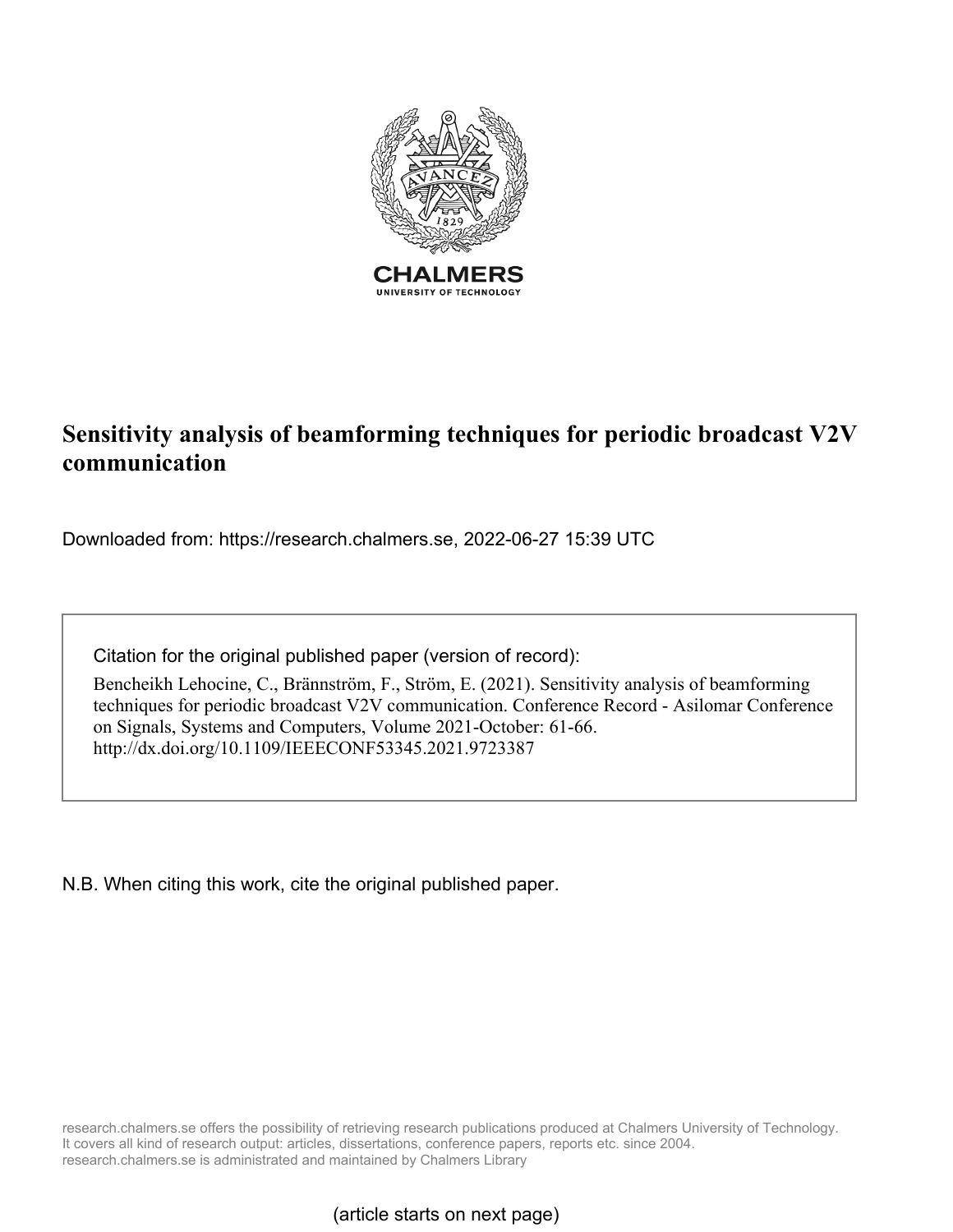# Sensitivity Analysis of Beamforming Techniques for Periodic Broadcast V2V Communication

Chouaib Bencheikh Lehocine, Fredrik Brännström, and Erik G. Ström, Fellow, IEEE

*Abstract*—In this work, we extend the results of two previously proposed transmit beamforming techniques for periodic, broadcast, vehicle-to-vehicle communication with a common fixed broadcast period, to the scenario where vehicular users (VUs) use different, and potentially varying broadcast periods. The two techniques, analog beamforming network (ABN) of phase shifters and antenna switching network (ASN), were previously developed in accordance with a multiple antenna receiver that employs an analog combining network (ACN) of phase shifters. To accommodate the use of multiple broadcast periods, we propose the design of phase shifter parameters of ABN-ACN and ASN-ACN systems using a design period  $T<sub>d</sub>$ . Then, we analytically derive sets of broadcast periods that sustain optimality, in the sense that the sum signal-to-noise ratio (SNR) of  $K$  consecutive packets for any receiving VU is maximized. Next, we provide guidelines on how to set  $T<sub>d</sub>$  to ensure a sufficient granularity of the sets of optimal broadcast periods. Finally, we investigate using numerical computations the effect of certain design choices on the sensitivity of ABN/ASN-ACN systems to small variations of the broadcast period.

*Index Terms*—Broadcast Vehicle-to-Vehicle communication, periodic communication, Multiple antennas.

#### I. INTRODUCTION

Cooperative intelligent transportation systems (C-ITS) rely on the exchange of periodic, broadcast cooperative awareness messages (CAMs). CAMs require an antenna system with good reception in all azimuth directions. Due to antenna pattern distortions caused by factors like vehicle body, antennas placement, and antennas housing [\[1\]](#page-6-0), the cooperative service can suffer from deterioration due to alignment of the received signal with angles where the antenna system has very low gain. In [\[2\]](#page-6-1), an analog combining network (ACN) of phase shifters that combines multiple antenna signals in analog domain has been proposed to ensure robustness of the system against the aforementioned events. This has been extended to the transmit side in [\[3\]](#page-6-2), where, assuming receiving vehicular users (VUs) that are equipped with ACN, two transmit multiple antenna schemes: analog beamforming network (ABN) and antenna switching network (ASN), have been proposed. ABN/ASN are fully analog, low-cost, schemes, which set them apart from the typical multiple transmit antenna schemes, e.g., Alamouti [\[4\]](#page-6-3), cyclic delay diversity (CDD) [\[5\]](#page-6-4), etc., which require digital processing. In addition, ACN at the receiver (Rx) is both a lowcost and low-complexity solution, compared to standard digital schemes like maximal ratio combining (MRC) [\[6\]](#page-6-5), since ACN does not rely on channel state information.

To design ABN/ASN systems, a performance metric labelled burst error probability (BrEP), and more specifically its equivalent—under certain assumptions, the sum of signalto-noise ratio (SNR) is used. BrEP is the probability of losing  $K$  consecutive CAM packets. The metric is related to age-ofinformation (AoI) [\[7\]](#page-6-6), defined as the the age of the status information contained in the last correctly received CAM. AoI and BrEP take into account the reliability and latency as perceived by a C-ITS application that relies on the content of CAMs, and thus are deemed more suitable metrics than packet error rate in this scenario of periodic vehicle-to-vehicle (V2V) communication. In absence of channel state information, phase shifters parameters for ABN/ASN systems were derived in [\[3\]](#page-6-2) to maximize the sum-SNR for the worst receiving VU. Those phase slopes were found to ensure optimal performance for all receiving VUs, and not only the worst one. The proposed networks parameters in [\[2\]](#page-6-1), [\[3\]](#page-6-2) were derived in a scenario where all vehicles broadcast their CAMs using the same, fixed period. In this work, we show how to design ABN/ASN systems in a scenario where different VUs use different, and potentially varying, broadcast periods. Our main contributions can be summarized as follows.

- We design the ABN/ASN phase shifters for all VUs to be optimal for a fixed design broadcast period  $T<sub>d</sub>$ , and analytically derive sets of broadcast periods that VUs can choose their CAMs repetition interval from and still retain optimal performance. The sets are derived for any number and type of antennas used by the VUs.
- We give design guidelines on how to set  $T<sub>d</sub>$  to ensure dense sets of optimal broadcast periods.
- Using numerical computation and example antenna radiation patterns, we demonstrate the effect of the choice of  $T<sub>d</sub>$  on the sensitivity of the ABN/ASN to small variations of the broadcast periods around the optimal values.

## II. SYSTEM MODEL

# *A. Data Traffic Model*

VUs broadcast CAMs that include their status information like position, speed, heading, etc. The generation interval of CAMs is in the range of  $0.1 \leq T \leq 1$  s, and it is set following the originating vehicle dynamics [\[8\]](#page-6-7). A VU checks its current speed, position and heading, at least every 0.1 s,

This research has been carried out in the antenna systems research center *ChaseOn* in a project financed by Swedish Governmental Agency of Innovation Systems (Vinnova), Chalmers, Bluetest, Ericsson, Keysight, RISE, Smarteq, and Volvo Cars.

The authors are with the Communication Systems Group,<br>epartment of Electrical Engineering, Chalmers University of Department of Electrical Engineering, Chalmers University Technology, 412 96 Gothenburg, Sweden (e-mail: chouaib@chalmers.se; fredrik.brannstrom@chalmers.se; erik.strom@chalmers.se)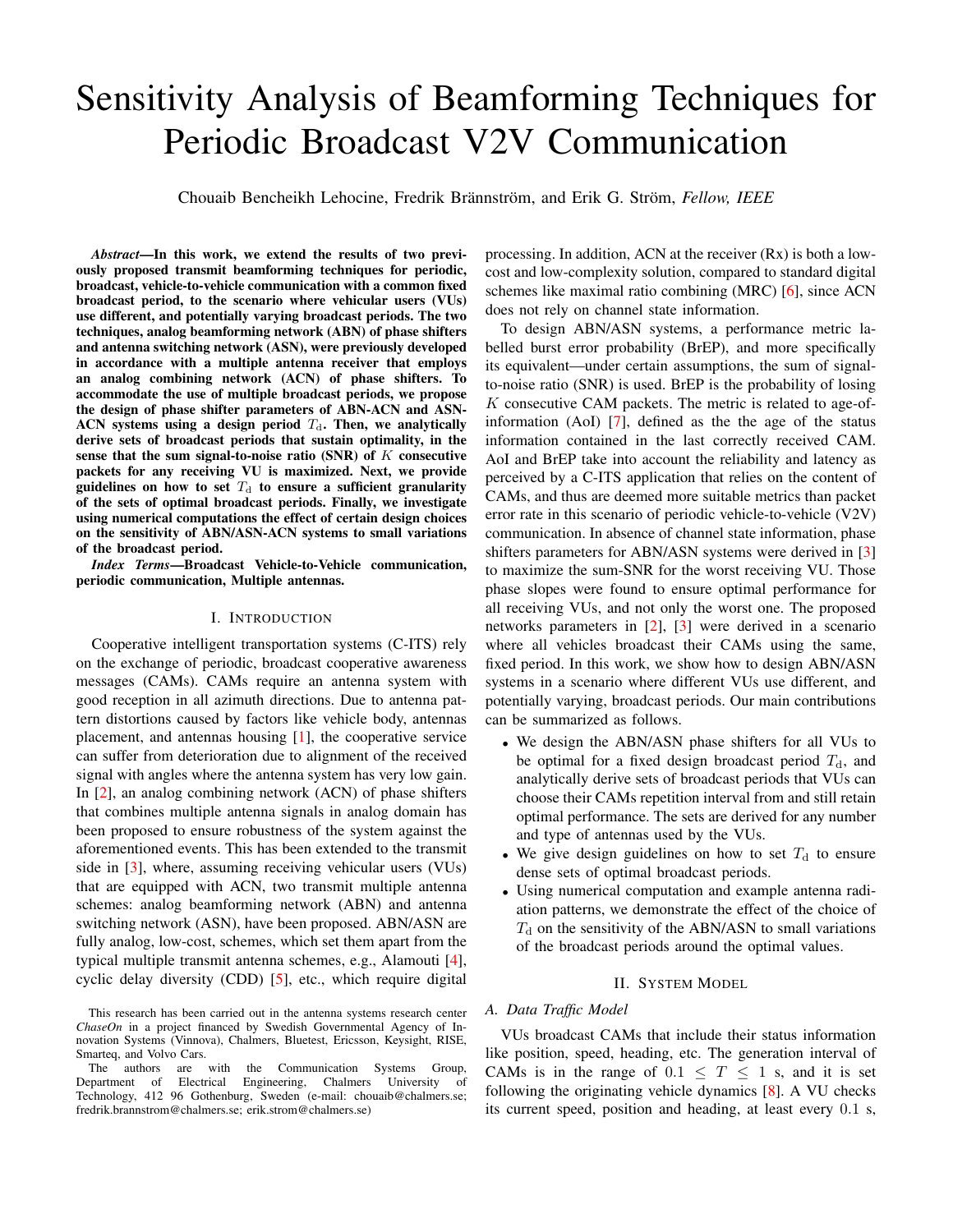<span id="page-2-4"></span>

(a) Single, fixed broadcast period

<span id="page-2-5"></span>

<span id="page-2-0"></span>(b) Multiple broadcast periods

Fig. 1. CAM broadcast period scenarios.



(a) Analog beamforming network of phase shifters (ABN)



(b) Transmit antenna switching network (ASN)

<span id="page-2-2"></span>Fig. 2. Multiple antenna schemes.

and compares it with respect to the information included in the last generated CAM. A new CAM is generated whenever the change of dynamics exceeds certain thresholds (position difference  $\geq$  4 m, absolute speed difference  $\geq$  0.5 m/s, or heading difference  $\geq 4$  deg). Besides that, a C-ITS application can request a particular CAM generation interval overriding the previously mentioned trigger conditions [\[8\]](#page-6-7). Whether an application requests a broadcast interval, or it is set depending on the vehicles dynamics, it has to be greater than, or equal to the minimum period defined according to the channel load status [\[8\]](#page-6-7).

In our study, we consider two scenarios that are shown in Fig. [1.](#page-2-0) The first one is a simplified scenario where all VUs use a common fixed broadcast period  $T \in [0.1, 1]$  s. The second one corresponds to a practical scenario where VUs broadcast their CAMs using different, and potentially varying periods  $T_0, T_1, T_2, \ldots, \in [0.1, 1]$  s. Note that for the communication to be periodic, we assume that the same value of periods is sustained for for at least  $K$  consecutive packets before it is allowed to change<sup>[1](#page-2-1)</sup>.

# *B. Multiple Antenna Schemes: ABN, ASN and ACN*

The multiple antenna schemes considered in this work are shown in Fig. [2.](#page-2-2) Let VUs employ  $L_r$  antennas and an ACN of phase shifters [\[2\]](#page-6-1) at the Rx. Phase shifters are modeled as

<span id="page-2-1"></span><sup>1</sup>This can be enforced by setting a parameter that ensures sustaining the same generation interval for consecutive CAMs [\[8\]](#page-6-7).

affine functions of time, and the ACN combining vector is given by

$$
[\boldsymbol{w}]_l = e^{-j} \overbrace{(\alpha_l^{\mathrm{T}} t + \beta_l^{\mathrm{T}})}^{\varphi_l^{\mathrm{T}}(t)}, \quad 0 \le l \le L_{\mathrm{r}} - 1,\tag{1}
$$

where  $\alpha_l^r \in \mathbb{R}$  is a phase slope, and  $\beta_l^r \in [0, 2\pi)$  is initial, unknown phase offset. At the transmitter (Tx), VUs are equipped with  $L<sub>s</sub>$  antennas, and either an ABN of phase shifters or an ASN.

(i) ABN: Similarly to ACN, every antenna output is phase shifted by  $\varphi_m^s(t) = (\alpha_m^s t + \beta_m^s)$ , where  $\alpha_m^s \in \mathbb{R}$ , and  $\beta_m^s \in [0, 2\pi)$  denote the phase slope, and the initial unknown phase offset, respectively. We can model the beamforming vector as

$$
[\boldsymbol{b}]_m = \frac{1}{\sqrt{L_s}} e^{\jmath} \overbrace{(\alpha_m^s t + \beta_m^s)}^{\varphi_m^s(t)}, \quad 0 \le m \le L_s - 1. \quad (2)
$$

(ii) ASN: This scheme alternates between the transmitting antennas in a periodic manner. For every packet transmission, one antenna is used while the remaining antennas are silent. The beamforming vector can be modeled as

$$
[\mathbf{b}]_m = 1, \quad m = \text{mod}(k, L_s)
$$
  

$$
[\mathbf{b}]_i = 0, \quad \forall i \neq m
$$
 (3)

where  $k$  is the packet index.

# <span id="page-2-3"></span>*C. Channel Model for Worst-Case Propagation*

Consider a scarce multipath (MP) propagation scenario, where there exist a dominant component with a certain direction, i.e., an angle of departure (AOD) and an angle of arrival (AOA); and few MP components with low angular spread. Such propagation scenario occurs especially on roads that are not surrounded by buildings, e.g., highways [\[9\]](#page-6-8). In such conditions, the V2V link is in a precarious condition, since in case this dominant component coincides with a direction where the transmit and/or receive antennas have very low gain the packet may be lost. Furthermore, if the dominant component experiences negligible change in direction over few consecutive packets, then an outage may occur. Thus, to develop a robust antenna system we assume this bad, worstcase propagation scenario. Since the dominant component carries most of the received power, we model the channel between  $L_r$  and  $L_s$  antennas solely based on it, following

$$
h_{l,m}(t) = a(t)g_l^{\mathrm{r}}(\phi^{\mathrm{r}})g_m^{\mathrm{s}}(\phi^{\mathrm{s}})e^{-\jmath\Omega_{l}^{\mathrm{r}}}e^{\jmath\Omega_{m}^{\mathrm{s}}},\tag{4}
$$

where  $g_l^r$ ,  $g_m^s$  are the azimuth plane far-field functions of the  $l<sup>th</sup>$  receive and  $m<sup>th</sup>$  transmit antennas, respectively,  $\phi$ <sup>r</sup> and  $\phi$ <sup>s</sup> are the azimuth plane AOA and AOD, respectively, and  $\Omega_l^r$ and  $\Omega_m^s$  are the receive and transmit relative phase shifts with respect to antennas with indices  $l = 0$  and  $m = 0$ , respectively. The complex amplitude of the signal is given by  $a(t)$  =  $|a(t)|e^{-j2\pi f_c\tau(t)}$ , where  $f_c$  is the carrier frequency and  $\tau(t)$ is the propagation delay. As part of worst-case propagation modelling, we assume that the AOA, AOD are approximately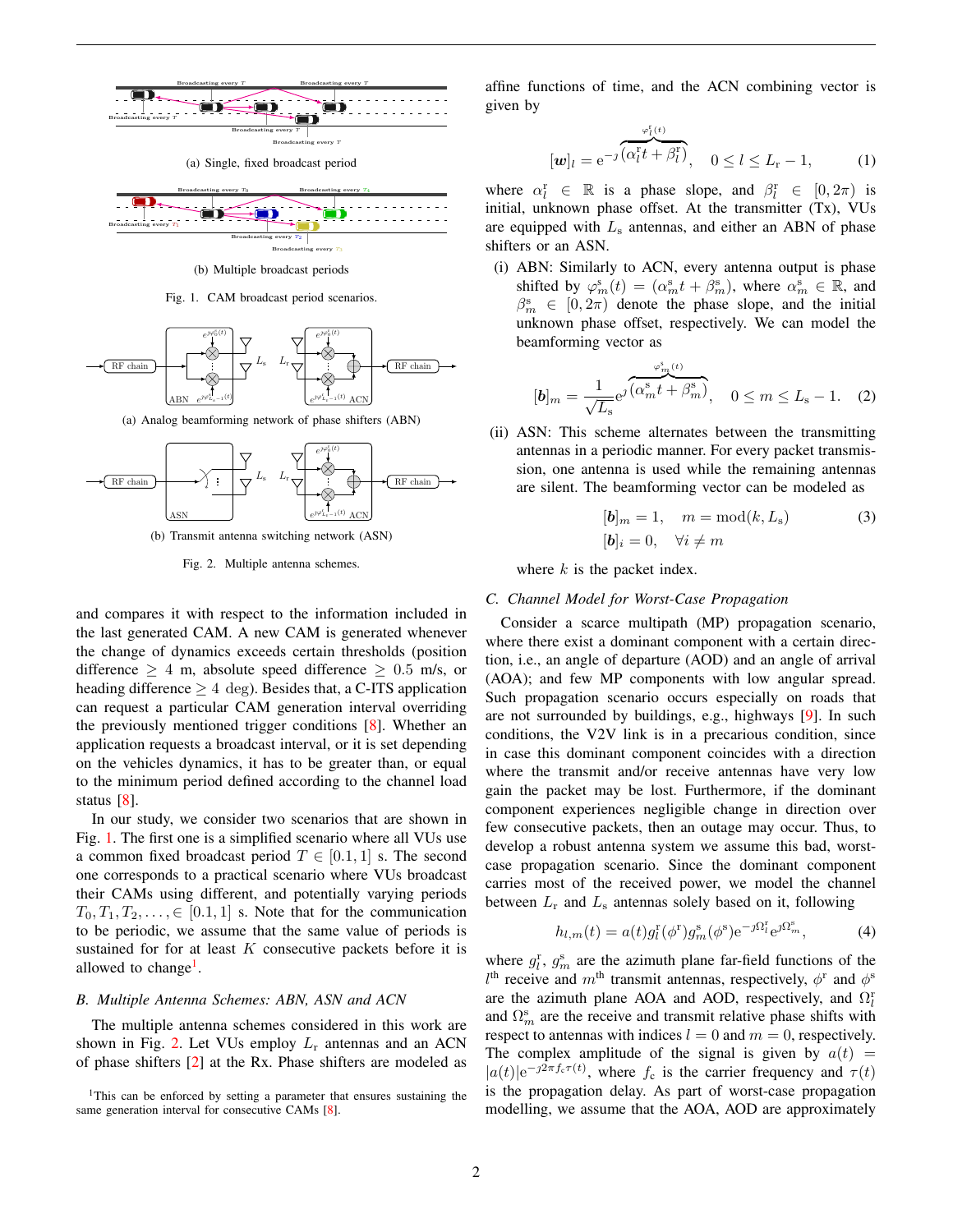the same for a duration of  $K > 1$  consecutive packets. Since,  $\Omega_l^{\rm r}$  and  $\Omega_m^{\rm s}$  depend on both the array geometry—which is fixed, and on AOA, AOD, they can be assumed to remain the same over K consecutive packets as well, and so does the average received power of the K consecutive packets.

# <span id="page-3-4"></span>*D. Performance Metric: Sum-SNR*

Assume that a C-ITS application that relies on the status information carried by CAMs has a requirement on the maximum AoI (i.e., the age of status information carried by the last correctly received CAM) for proper functionality,  $A_{\text{max}}$ . The application is declared in outage if  $A_{\text{max}}$  is exceeded. Assuming that the latency between the generation of a CAM, and its reception at the receiving node is negligible, and recalling that the broadcast period is assumed to be sustained for at least  $K$  consecutive packets (periodic communication), we can relate exceeding the maximum AoI to having a burst of K consecutive CAMs in error, following  $A_{\text{max}} = KT$  s. Thus, by minimizing the BrEP of  $K$  consecutive packets we minimize the probability of exceeding  $A_{\text{max}}$ .

As  $T$  varies, we assume that  $A_{\text{max}}$  varies too, implying that the maximum tolerable AoI of a C-ITS application is proportional to a fixed  $K$ . This is a reasonable consideration, since *(i)* in absence of radio channel congestion, T varies if it is set according to vehicles dynamics. Following that, a low value of T reflects a faster change of vehicle dynamics and hence a stricter AoI deadline is needed. A high value of T, reflects a slow change of vehicle dynamics, which implies that available status information are valid for a longer span of time, and accordingly the AoI is relaxed. On the other hand,  $(ii)$  in case of congestion on the radio channel,  $T$  may be set higher than the value prescribed by VUs dynamics, or higher than a preset value by C-ITS application. However, since radio congestion occur in traffic conditions that allow for many vehicles to be close to each other (e.g., traffic congestion), it implies that vehicles dynamics change slowly, and hence it is reasonable to relax  $A_{\text{max}}$  in this case too. Note that the arguments *(i)* and *(ii)* serve as a good motivation to support the assumption in Section  $II-C$  regarding the negligible change of the AOA and AOD of the dominant propagation component over the duration KT s, when  $0.1 \le T \le 1$  s.

We related AoI to BrEP. Then, assuming exponentially distributed packet error probability, and mutually independent packet errors, we can derive [\[2,](#page-6-1) Section III], [\[10,](#page-6-9) Section III.B] that minimizing the BrEP of  $K$  consecutive packets is equivalent to maximizing the sum of the SNR of  $K$  consecutive packets. That is referred to as sum-SNR and it is our main performance metric.

Now, consider the received signal at a reference VU,

$$
r(t) = a(t)x(t)\mathbf{w}^{\mathsf{H}}\mathbf{H}\mathbf{b} + \mathbf{w}^{\mathsf{H}}\mathbf{n},\tag{5}
$$

where  $x(t) = \tilde{x}(t - \tau(t))$ ,  $\tilde{x}(t)$  is the transmitted baseband signal,  $[H]_{l,m} = h_{l,m}(t)/a(t)$ , and n is an  $L_r$ -vector of independent, white, complex Gaussian noise processes,  $CN(0, \sigma_n^2)$ . The noise after the combiner  $w^{\text{H}} n$  is  $\mathcal{CN}(0, L_{\text{r}} \sigma_{\text{n}}^2)$ . Taking into account the typical size of a CAM, its transmission time  $T_{\rm m}$  satisfies  $T_{\rm m} \ll T$  (based on IEEE802.11p) [\[3\]](#page-6-2). Following this, and assuming that phase slopes are slowly varying over  $T<sub>m</sub>$ , we can approximate

$$
\boldsymbol{w}^{\mathsf{H}} \boldsymbol{H} \boldsymbol{b} |_{t=t_0} \approx \boldsymbol{w}^{\mathsf{H}} \boldsymbol{H} \boldsymbol{b} |_{t=kT}, \quad kT \le t_0 \le kT + T_{\mathrm{m}}.
$$
 (6)

Then, the SNR per packet can be expressed as

<span id="page-3-3"></span>
$$
\gamma_k = \frac{P_r}{\sigma_n^2} \frac{|\boldsymbol{w}^{\mathsf{H}} \boldsymbol{H} \boldsymbol{b}|^2}{L_r},\tag{7}
$$

where  $P_r = \mathbb{E}\{|a(t)x(t)|^2\}$  is the average received signal power (approximated to be the same for the K consecutive packets). Given that the SNR for the ABN is  $\gamma_k^{\text{ABN}}$ , and for the ASN is  $\gamma_k^{\rm ASN}$ , the normalized sum-SNR with respect to  $P_{\rm r}/\sigma_{\rm n}^2$  can be expressed as

$$
S_{\rm ABN}(\phi^{\rm r}, \phi^{\rm s}, \boldsymbol{\alpha}^{\rm r}, \boldsymbol{\alpha}^{\rm s}, \boldsymbol{\beta}^{\rm r}, \boldsymbol{\beta}^{\rm s}) = \sigma_{\rm n}^2 / P_{\rm r} \sum_{k=0}^{K-1} \gamma_k^{\rm ABN}, \quad (8)
$$

$$
S_{\text{ASN}}(\phi^{\text{r}}, \phi^{\text{s}}, \alpha^{\text{r}}, \beta^{\text{r}}) = \sigma_{\text{n}}^2 / P_{\text{r}} \sum_{k=0}^{K-1} \gamma_k^{\text{ASN}}, \tag{9}
$$

where  $\alpha^{\rm r}, \beta^{\rm r}$  are  $L_{\rm r}$ -vectors with elements corresponding to  $\alpha_l^{\rm r}$  and  $\beta_l^{\rm r}$ , and  $\alpha_s^{\rm s}$ ,  $\beta_s^{\rm s}$  are  $L_{\rm s}$ -vectors with elements corresponding to  $\alpha_m^s$  and  $\beta_m^s$ .

#### III. DESIGN FOR A SINGLE FIXED BROADCAST PERIOD

In this section, we consider the scenario shown in Fig.  $1(a)$ , where all vehicles use the same, fixed broadcast period  $T \in$ [0.1, 1] s. Broadcast messages are intended for all VUs in the vicinity of the transmitting VU. To achieve robustness, we want to maximize the sum-SNR for the worst receiving VU under the considered propagation conditions. To simplify the derivation of optimal phase slopes, we assume that all receiving VUs have the same antenna system (i.e.,  $L_r$  antennas with the same far field functions  $g_l^r$  ). Thus, the optimization problem corresponding to maximizing the sum-SNR over K consecutive, periodic packets for the worst receiving VU is equivalent to, maximizing the sum-SNR for worst-case AOA, AOD, and worst-case initial phase offsets  $\beta^r, \beta^s$  [\[3\]](#page-6-2). The solution to the optimization problem has been formulated in [\[3\]](#page-6-2) for both ABN and ASN systems. It was found that the optimum sum-SNR of an ABN is achieved when  $L_rL_s \leq K$ , and  $\alpha^r$  and  $\alpha^s$  satisfy the following conditions

<span id="page-3-1"></span><span id="page-3-0"></span>
$$
(\alpha_i^{\mathbf{r}} - \alpha_l^{\mathbf{r}})T/2 \in \mathcal{X}_K^{\star}, \tag{10a}
$$

$$
(\alpha_j^s - \alpha_m^s)T/2 \in \mathcal{X}_K^\star, \tag{10b}
$$

$$
((\alpha_i^{\mathbf{r}} - \alpha_l^{\mathbf{r}}) \pm (\alpha_j^{\mathbf{s}} - \alpha_m^{\mathbf{s}}))T/2 \in \mathcal{X}_K^{\star},\tag{10c}
$$

where  $0 \le l < i \le L_{\rm r} - 1$ ,  $0 \le m < j \le L_{\rm s} - 1$ , and

$$
\mathcal{X}_K^{\star} \triangleq \{ q \pi / K : q \in \mathbb{Z} \} \setminus \{ m \pi : m \in \mathbb{Z} \}. \tag{11}
$$

As for ASN, it was found that optimum sum-SNR is achieved when  $K_{\rm r} = K/L_{\rm s} \in \mathbb{Z}$ ,  $L_{\rm r} L_{\rm s} \leq K$ , and  $\alpha^{\rm r}$  satisfies the following conditions instead,

<span id="page-3-2"></span>
$$
L_{\rm s}(\alpha_i^{\rm r} - \alpha_l^{\rm r})T/2 \in \mathcal{X}_{K_{\rm r}}^{\star},\tag{12}
$$

where  $0 \le l < i \le L_{\rm r} - 1$ , and  $\mathcal{X}^{\star}_{K_{\rm r}}$  is defined following [\(11\)](#page-3-0).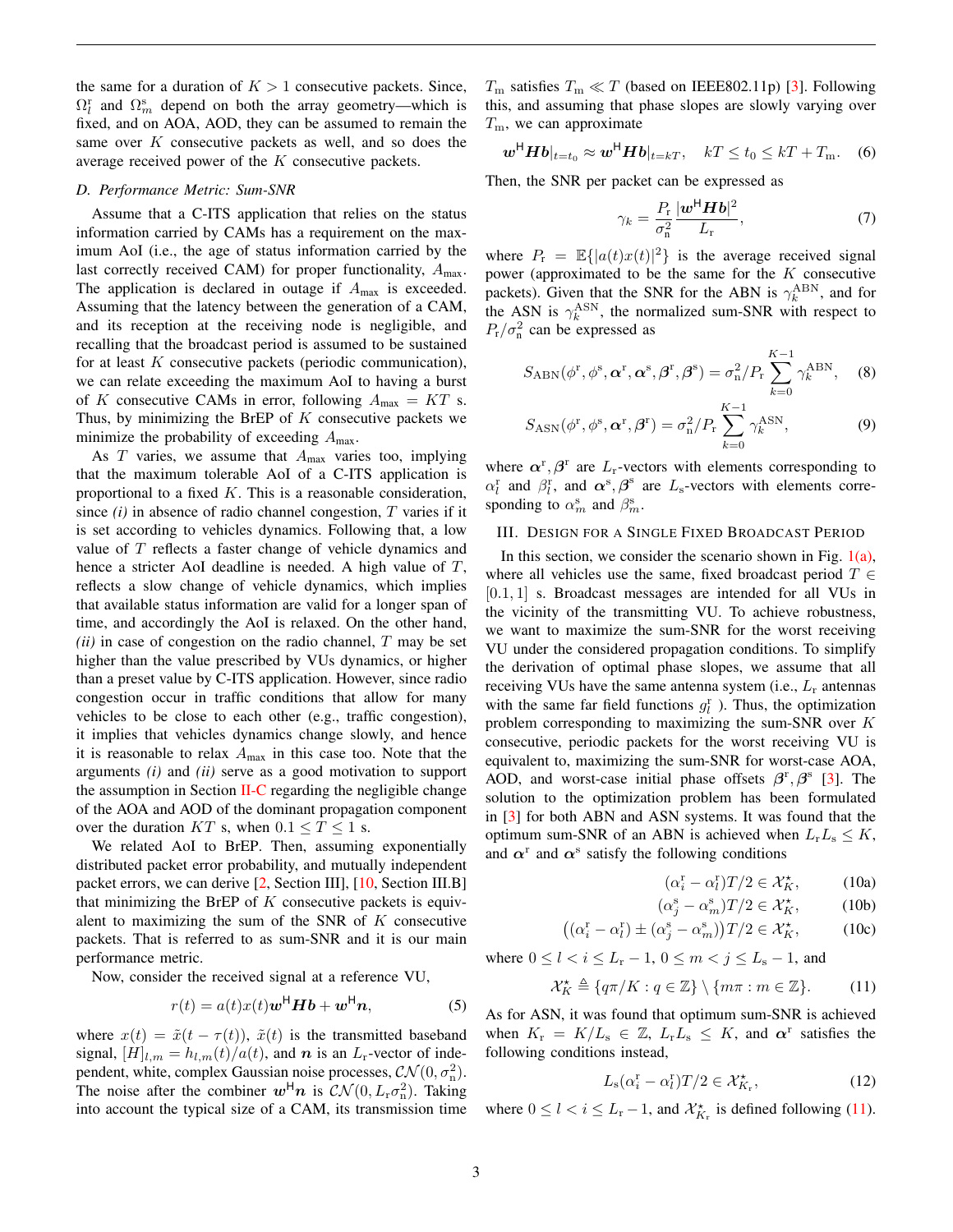Given a reference receiving user that is equipped with an ACN, we can design the phase slopes such that optimality is ensured when communicating with transmitting users equipped with either ABN or ASN (i.e., both  $(10)$  and  $(12)$ ) are satisfied). Such construction is given by

$$
\alpha_l^{\rm r} = l \frac{2\pi}{KT}, \quad l = 0, 1, \dots, L_{\rm r} - 1. \tag{13}
$$

For transmitting users equipped with ABN the phase slopes need to be designed in tandem with  $(13)$ , such that  $(10)$  is satisfied. One optimal phase slopes construction is given by

$$
\alpha_m^s = mL_r \frac{2\pi}{KT}, \quad m = 0, 1, \dots, L_s - 1. \tag{14}
$$

For ASN no parameter needs to be adjusted. However, the optimality of phase slopes at Rx is ensured only when  $K_r \in$  $Z$  (a negligibly lower, suboptimal performance is observed otherwise, see [\[3\]](#page-6-2)).

The phase slopes  $(13)$  and  $(14)$  maximize the sum-SNR for any direction (i.e., AOA, AOD) and not only for the worst-case one. In addition, they do not depend on the far field functions of antennas, which implies that they are also optimal when receiving VUs have an antenna system with different far field functions. Following this, we can conclude that these phase slopes maximize the sum-SNR for all receiving users and only the worst one. Given the use of  $(13)$  and  $(14)$ , the optimal sum-SNR guaranteed by ABN and ASN is identical, that is [\[3\]](#page-6-2)

$$
\sup_{\substack{(\boldsymbol{\alpha}^{\mathrm{r}},\boldsymbol{\alpha}^{\mathrm{s}})\\ \text{sup} \\ \boldsymbol{\alpha}^{\mathrm{r}}}} \inf_{\substack{\beta^{\mathrm{r}},\beta^{\mathrm{s}}}} S_{\mathrm{ABN}}(\phi^{\mathrm{r}},\phi^{\mathrm{s}},\boldsymbol{\alpha}^{\mathrm{r}},\boldsymbol{\alpha}^{\mathrm{s}},\beta^{\mathrm{r}},\beta^{\mathrm{s}}) = K\overline{G}(\phi^{\mathrm{r}},\phi^{\mathrm{s}})
$$
\n
$$
\sup_{\boldsymbol{\alpha}^{\mathrm{r}}} \inf_{\beta^{\mathrm{r}}} S_{\mathrm{ASN}}(\phi^{\mathrm{r}},\phi^{\mathrm{s}},\boldsymbol{\alpha}^{\mathrm{r}},\beta^{\mathrm{r}}) = K\overline{G}(\phi^{\mathrm{r}},\phi^{\mathrm{s}}),
$$

where,  $\boldsymbol{\alpha}^{\mathrm{r}} \in \mathbb{R}^{L_{\mathrm{r}}}, \boldsymbol{\alpha}^{\mathrm{s}} \in \mathbb{R}^{L_{\mathrm{s}}}, \boldsymbol{\beta}^{\mathrm{r}} \in [0, 2\pi)^{L_{\mathrm{r}}}, \boldsymbol{\beta}^{\mathrm{s}} \in [0, 2\pi)^{L_{\mathrm{s}}},$ and  $\overline{G}(\phi^r, \phi^s)$  is the equivalent radiation pattern given by

$$
\overline{G}(\phi^{\mathrm{r}}, \phi^{\mathrm{s}}) = \sum_{l=0}^{L_{\mathrm{r}}-1} \frac{|g_l^{\mathrm{r}}(\phi^{\mathrm{r}})|^2}{L_{\mathrm{r}}} \sum_{m=0}^{L_{\mathrm{s}}-1} \frac{|g_m^{\mathrm{s}}(\phi^{\mathrm{s}})|^2}{L_{\mathrm{s}}}.
$$
 (15)

These results can be generalized to users with different number of antennas statisfying  $L_s \le L_{s,\text{max}}$  and  $L_r \le L_{r,\text{max}}$ , where  $L_{\rm r,max}L_{\rm s,max} \leq K$ , and  $L_{\rm r,max}$ ,  $L_{\rm s,max}$  are respectively, the maximum Tx and Rx number of antennas a VU can use. Details about that can be found in [\[3\]](#page-6-2).

### IV. SUPPORTING DIFFERENT BROADCAST PERIODS

We obtained the phase slopes in the simplified scenario where all vehicles use a common fixed period  $T$ . In the following, we extend this results to the scenario where different VUs use different, and possibly varying, broadcast periods as shown in Fig.  $1(b)$ . We recall that despite that the broadcast periods may vary, they are still assumed to be sustained for at least  $K$  packets to ensure periodic communication.

Let all VUs use a design period  $T<sub>d</sub>$ , i.e., phase slopes are designed such that they satisfy [\(10\)](#page-3-1) and [\(12\)](#page-3-2), when  $T = T_d$ . Now, we analyze how we can choose  $T<sub>d</sub>$  such that the designed phase slopes are optimal for several broadcast periods  $T_0, T_1, T_2, \ldots \in [0.1, 1]$  s.

# *A. Sets of Optimal Broadcast Periods*

*1) ABN Transmitters:* Let the designed phase slopes sat-isfy [\(10\)](#page-3-1) when  $T = T_d$ . For a generic CAM period  $0.1 \leq$  $T \leq 1$  s, (including  $T \neq T_d$ ) the phase slopes are still optimal if  $(10)$  is satisfied. A set of broadcast values over which optimality is retained, independently of the number of antennas and the construction of designed phase slopes, is stated in the following lemma.

<span id="page-4-1"></span><span id="page-4-0"></span>For convenience, we define for  $k^q$ , where k is a prime and  $q \in \mathbb{N} = \{0, 1, \ldots\}$ , the set

$$
\mathcal{N}_{k^q} \triangleq \begin{cases} \{mk : m \in \mathbb{N}\}, & q > 0 \\ \emptyset, & q = 0 \end{cases} \tag{16}
$$

<span id="page-4-2"></span>**Lemma 1.** Suppose the phase slope vectors  $\alpha^r, \alpha^s$  satisfy [\(10\)](#page-3-1) when  $T = T_d$ . If  $K = k_1^p k_2^q > 1$ , where  $k_1$ ,  $k_2$  are primes and  $p, q \in \mathbb{N}$ , then the phase slope vectors  $\boldsymbol{\alpha}^{\text{r}}$ ,  $\boldsymbol{\alpha}^{\text{s}}$  satisfy [\(10\)](#page-3-1)  $when T \in \mathcal{T}_{ABN}^{\star}, where$ 

$$
\mathcal{T}_{ABN}^{\star} = \left\{ 0.1 \le nT_{\mathrm{d}} \le 1 : n \in \mathbb{N} \setminus (\mathcal{N}_{k_1^p} \cup \mathcal{N}_{k_2^q}) \right\}. \tag{17}
$$

*Proof.* Every condition in [\(10\)](#page-3-1) with  $T = T_d$  can be written in the form  $AT_d/2 \in \mathcal{X}_K^*$  where  $A \in \mathbb{R}$  is determined by  $\alpha^r$ and  $\alpha^s$ . It follows from the definition of  $\mathcal{X}_K^*$  that  $AT_d/2 =$  $q_A\pi/K$ , where the integer  $q_A$  is not a multiple of K. If  $T =$  $nT<sub>d</sub>$ , then

<span id="page-4-4"></span>
$$
\frac{AT}{2} = \frac{AnT_{\rm d}}{2} = nq_A \frac{\pi}{K}.
$$

Hence,  $AT/2 \in \mathcal{X}^{\star}_K$  if  $nq_A$  is not a multiple of K. We will show (by contradiction) that this is the case.

Suppose  $T = nT_d \in \mathcal{T}_{ABN}^*$  and  $nq_A = lK$  for some integer l. We can write  $q_A = mK + r$ , where  $m \in \mathbb{Z}$  and  $0 < r < K$ , and

$$
lK = nq_A = n(mK + r) = nmK + nr,
$$

which implies that n is a multiple of K (since  $0 < r < K$ ). A multiple of  $K = k_1^p k_2^q$  must be a multiple of either the prime  $k_1$  or the prime  $k_2$ . However, since  $n \notin (\mathcal{N}_{k_1^p} \cup \mathcal{N}_{k_2^q}), n$  is neither a multiple of  $k_1$  nor of  $k_2$ , and thus n is not a multiple of  $K$ , and we have a contradiction.

It therefore follows that  $AT/2 \in \mathcal{X}^{\star}_{K}$ . Thus, every  $\boldsymbol{\alpha}^{r}, \boldsymbol{\alpha}^{s}$ that satisfy [\(10\)](#page-3-1) for  $T = T_d$ , also satisfy (10) for every  $T \in$  $\mathcal{T}_{ABN}^*$ , and this concludes the proof.  $\Box$ 

*2) ASN Transmitters:* We recall that ASN-ACN phase slopes were derived for  $K/L_s = K_r \in \mathbb{Z}$ . Phase shifters are only used at the Rx. A similar result to Lemma [1](#page-4-2) can be stated for ASN-ACN system.

<span id="page-4-3"></span>**Lemma 2.** *Suppose that*  $\alpha^r$  *satisfies* [\(12\)](#page-3-2) *for*  $T = T_d$ *. If*  $K_{\rm r} = K/L_{\rm s} = k_{{\rm r},1}^p k_{{\rm r},2}^q > 1$ , where  $k_{{\rm r},1}$ ,  $k_{{\rm r},2}$  are primes and  $p, q \in \mathbb{N}$ , then  $\alpha^{\text{r}}$  *also satisfies* [\(12\)](#page-3-2) *for*  $T \in \mathcal{T}_{\text{ASN}}^{\star}$  *where* 

<span id="page-4-5"></span>
$$
\mathcal{T}_{\rm ASN}^{\star} = \left\{ 0.1 \le nT_{\rm d} \le 1 : n \in \mathbb{N} \setminus (\mathcal{N}_{k_{\rm r,1}^p} \cup \mathcal{N}_{k_{\rm r,2}^q}) \right\}. \quad (18)
$$

*Proof.* The proof follows the same steps used to demonstrate Lemma [1.](#page-4-2)  $\Box$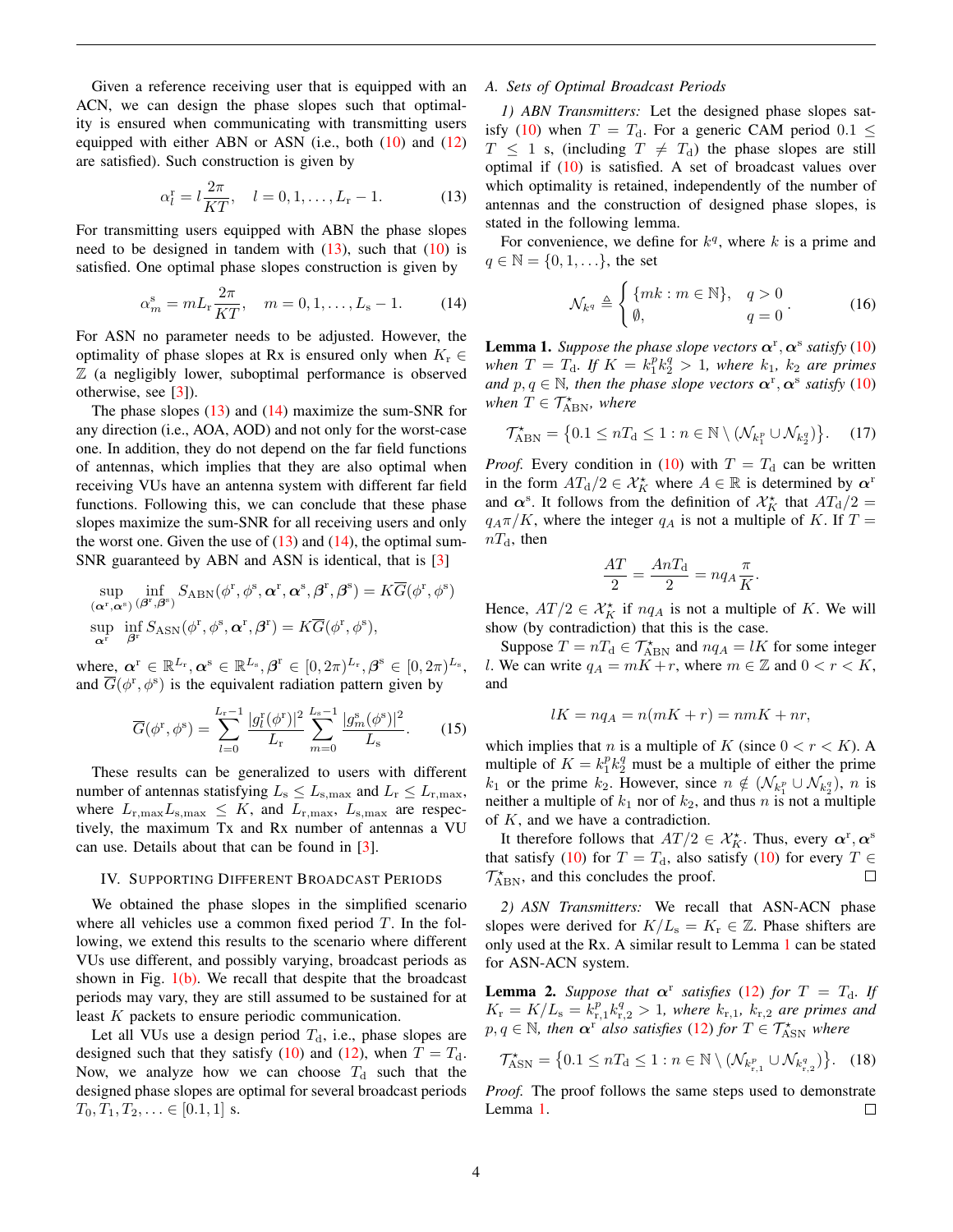We make a few remarks about these two results. Firstly, the sets  $\mathcal{T}_{ABN}^{\star}$  and  $\mathcal{T}_{ASN}^{\star}$  are not identical in the general case, e.g., for  $K = 6 = 3 \times 2$  and  $L_s = 3$ , we have  $\mathcal{T}_{ABN}^{\star}$  ${0.1 \leq nT_d \leq 1 : n \neq 2l, n \neq 3m, n, m, l \in \mathbb{N}}$ , while  $\mathcal{T}_{\rm ASN}^* = \{0.1 \leq nT_{\rm d} \leq 1 : n \neq 2l, n, l \in \mathbb{N}\}\.$  Secondly,  $\mathcal{T}_{\rm ABN}^*$ and  $\mathcal{T}_{\rm ASN}^{\star}$  do not depend on the construction of phase slopes or the number of antennas in the system. More specific sets can be developed if  $L_r$ ,  $L_s$ , and phase slopes construction are known. Such specific sets are supersets of  $\mathcal{T}_{ABN}^*$  and  $\mathcal{T}_{ASN}^*$ . Lastly, all integers from 2 to 29 can be factorized as  $k_1^p k_2^q$ , which we believe includes all practically relevant values of  $K$ or  $K_{\rm r}$ .

# *B. Design of Phase Slopes*

Guided by the results of Lemma [1](#page-4-2) and Lemma [2,](#page-4-3) we deduce that designing the phase slopes according to  $T<sub>d</sub>$  that corresponds to the smallest possible CAM period, that is  $T_{\rm d} = \min T = 0.1$  s, results in larger sets,  $\mathcal{T}_{\rm ABN}^{\star}$ ,  $\mathcal{T}_{\rm ASN}^{\star}$  than using  $T<sub>d</sub> > 0.1$  s. As an example, for  $K = 4 = 2^2$ ,  $L<sub>s</sub> = 2$ ,  $(K_r = 2)$ , and  $T_d = 0.1$  s, we get

$$
\mathcal{T}_{ABN}^{\star} = \mathcal{T}_{ASN}^{\star} = \{0.1, 0.3, 0.5, 0.7, 0.9\},\tag{19}
$$

implying that five values of broadcast periods are known to retain optimality, when phase slopes are designed based on  $T<sub>d</sub> = 0.1$  s. To be able to deploy more values of T with optimal performance, we propose reducing  $T<sub>d</sub>$  to be a fraction of the smallest possible CAM period. An example with  $T<sub>d</sub> = 0.1/3$  s,  $(K = 4)$  results in

$$
\mathcal{T}_{ABN}^{\star} = \mathcal{T}_{ASN}^{\star} = \{0.1n/3 : n = 3, 5, 7, 9, \dots, 29\},\tag{20}
$$

implying a larger set  $(|\mathcal{T}_{ABN}^{\star}| = |\mathcal{T}_{ASN}^{\star}| = 14)$  of broadcast periods with optimal performance compared to the set achieved with  $T_{\rm d} = 0.1$  s.

We point out that the approximation [\(6\)](#page-3-3), used in Section [II-D,](#page-3-4) holds under the assumption that phase slopes are slowly varying over packet duration  $T_m \ll T$ . Looking at [\(13\)](#page-4-0) and [\(14\)](#page-4-1), with  $T = T<sub>d</sub>$ , we see that a smaller  $T<sub>d</sub>$ implies increased phase slopes, and thus, faster changes are experienced over a packet duration. Therefore,  $T<sub>d</sub>$  can not be reduced dramatically, and  $T_m \ll T_d$  need to be satisfied for the assumption and the approximation to be be valid.

#### V. NUMERICAL RESULTS

In this section, we are interested in validating that optimality holds when T is within  $\mathcal{T}_{ABN}^*$  and  $\mathcal{T}_{ASN}^*$ , and observing how performance is affected when  $T$  is not within those sets. Consider a reference receiving VU employing an ACN with phase slopes that are designed following [\(13\)](#page-4-0) with  $T = T<sub>d</sub>$ , and a reference transmitting VU that employs either an ABN with phase slopes that are designed following [\(14\)](#page-4-1) with  $T = T_d$ , or an ASN. We quantify the performance of the ABN/ASN systems when T varies in the range  $[0.1, 1]$ s. We assume that the period  $T$  is sustained for at least  $K$  packets in a burst. Let  $K = 4$ ,  $L_r = 2$ ,  $L_s = 2$ , with both Tx and Rx equipped with antennas that have the radiation patterns shown in Fig. [3.](#page-5-0)



<span id="page-5-0"></span>Fig. 3. Antennas radiation patterns,  $|g(\phi)|^2$ , in dBi. They are back-to-back patch antennas designed by Smarteq<sup>[3](#page-5-1)</sup> for vehicular applications.

<span id="page-5-3"></span>

<span id="page-5-4"></span><span id="page-5-2"></span>Fig. 4. Normalized Sum-SNR of ABN at the worst-case initial phase offsets  $(\tilde{\beta}^{\rm r}, \beta^{\rm s})$ , and of ASN at worst-case  $\beta^{\rm r}$ , as a function of T, for  $T_{\rm d} = 0.1$  s and  $K = 4$ . The sum-SNR is shown at two fixed directions  $D1 = (178, 178)$  deg (solid lines) and  $D2 = (178, 90)$  deg (dash-dotted lines).

Since the phase slopes are optimal for any direction  $D = (\phi^r, \phi^s)$ , we select two directions of interest to plot the sum-SNR, namely, (i)  $D1 = (178, 178)$  deg, and (ii)  $D2 = (178, 90)$  deg. In Fig. [4](#page-5-2) we show the normalized sum-SNR of both schemes,  $S_{ABN}$  and  $S_{ASN}$ , at worst-case initial phase offsets for the two fixed directions.  $T_d = 0.1$  s is assumed for phase slopes for both ABN and ASN systems. In accordance with [\(19\)](#page-5-3), we see in Fig. [4](#page-5-2) that for  $T \in$  $\{0.1, 0.3, 0.5, 0.7, 0.9\}$  s, the performance is at its highest for both schemes, and it corresponds to the optimum. However, at the excluded values of  $T$  in [\(17\)](#page-4-4) and [\(18\)](#page-4-5), satisfying  $T = 2mT_d$ , (i.e.,  $T \in \{0.2, 0.4, 0.6, 0.8, 1.0\}$ ) the ABN sum-

<span id="page-5-1"></span><sup>&</sup>lt;sup>3</sup>Smarteq Wireless AB is a Swedish industrial partner specialized in developing antenna solutions for vehicle industry among others.